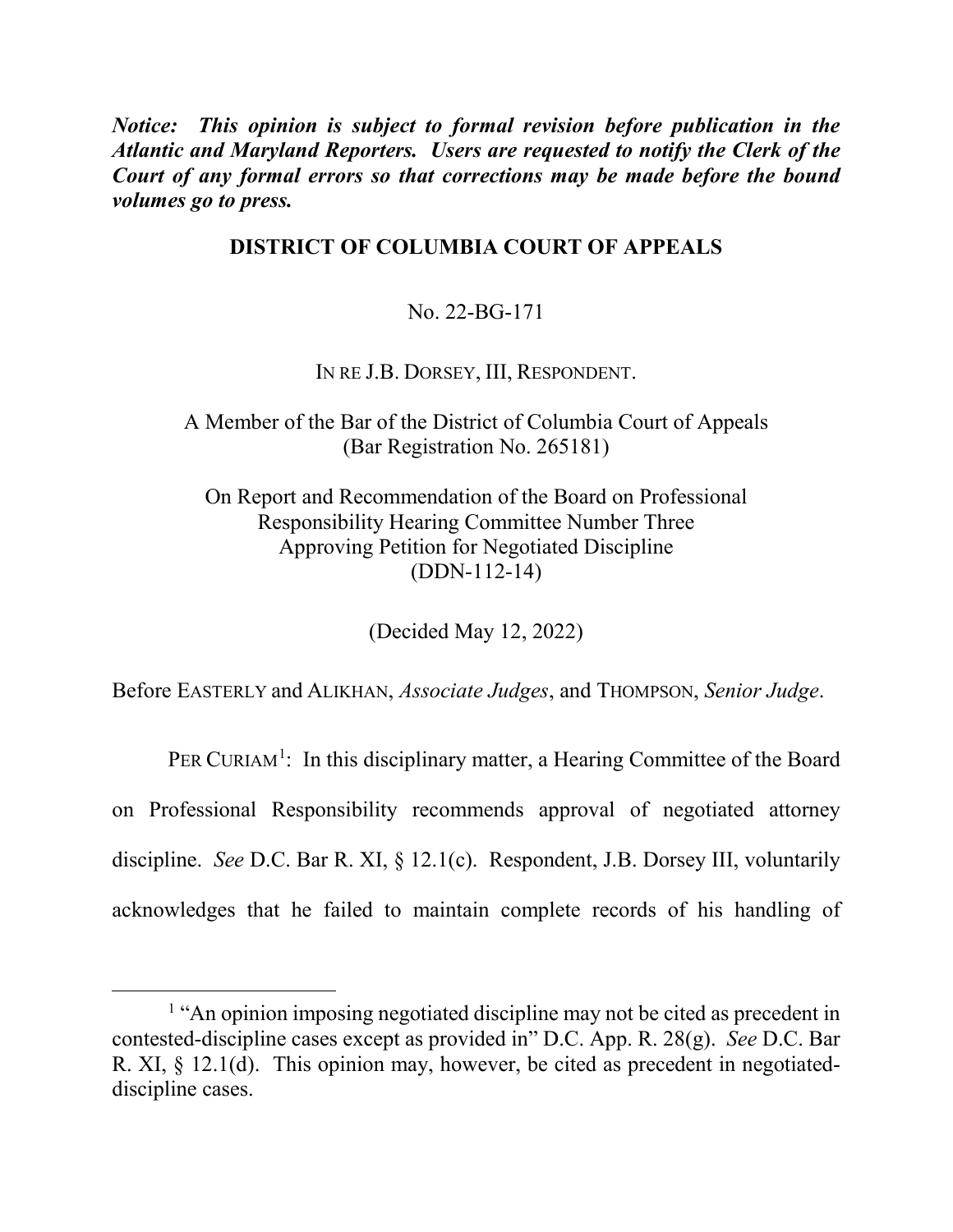entrusted funds. Specifically, Mr. Dorsey acknowledges that he was unable to explain the discrepancies in his accounting of entrusted client funds and his bank's accounting of the same funds. Mr. Dorsey admits that he therefore violated D.C. R. Prof. Conduct 1.15(a) (record-keeping). Mr. Dorsey and Disciplinary Counsel agree that he should be publicly censured and subject to a one-year period of unsupervised probation with conditions.

This court reviews a Committee's recommendation for approval of a petition for negotiated discipline "in accordance with its procedures for the imposition of uncontested discipline." D.C. Bar R. XI,  $\S$  12.1(d). Under those procedures, "if no exceptions are filed to the Board's report, the [c]ourt will enter an order imposing the discipline recommended by the Board upon the expiration of the time permitted for filing exceptions." D.C. Bar R. XI,  $\S$  9(h)(2). "This rule is not absolute—we would not impose discipline that is clearly against the law or the public interest, for example, merely because no party took exception to it . . . ." *In re Stephens*, 247 A.3d 698, 701 (D.C. 2021) (per curiam). Nevertheless, if "there are no exceptions to the Board's report and recommendation, our deferential standard of review becomes even more deferential." *In re Viehe*, 762 A.2d 542, 543 (D.C. 2000) (per curiam).